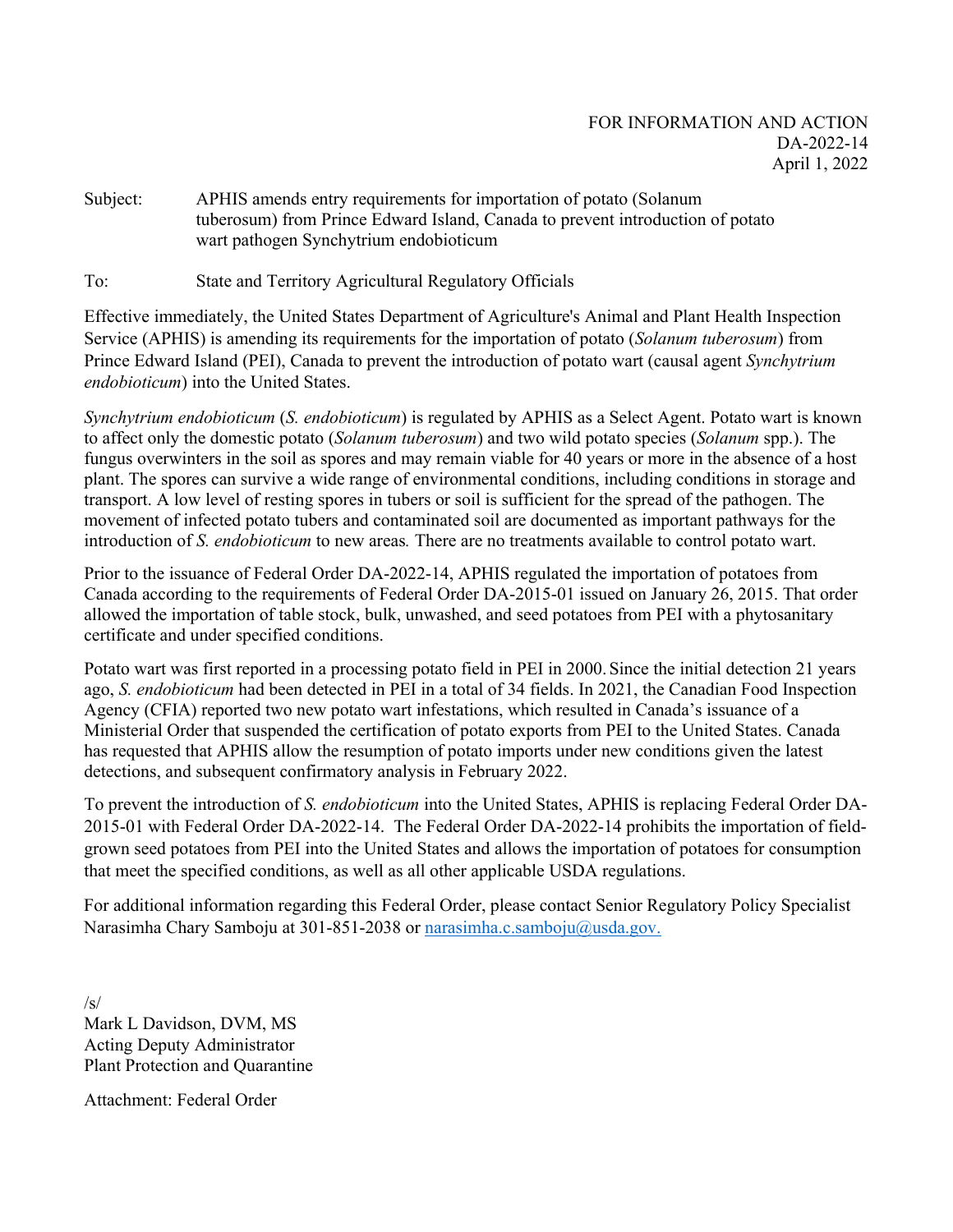## **United States Department of Agriculture Animal Plant Health Inspection Service Plant Protection and Quarantine**

## **Federal Order**

## **APHIS amends import requirements of potatoes from Prince Edward Island, Canada to prevent the introduction of** *Synchytrium endobioticum***, the causal agent of potato wart**

DA-2022-14 April 1, 2022

Effective immediately, the United States Department of Agriculture's Animal and Plant Health Inspection Service (APHIS) is amending the importation requirements for potatoes from Prince Edward Island (PEI) in Canada to prevent the introduction of potato wart (fungal causal agent *Synchytrium endobioticum*) into the United States. *Synchytrium endobioticum* is a harmful pest that could spread via potato commodities imported from foreign countries where this pest is currently present.

*Synchytrium endobioticum* (*S. endobioticum*) is regulated by APHIS as a Select Agent. Potato wart is known to naturally infect the domestic potato (*Solanum tuberosum*) and two wild potato species (*Solanum* spp.). There are no chemical or non-chemical treatments available to control potato wart. Potato wart was first reported in a processing potato field in PEI in 2000. The Canadian Food Inspection Agency (CFIA) established a quarantine of the infested field (index field) and identified the associated fields (adjacent, primary contact, and other contact fields) based on proximity to the index field, shared equipment, and soil and/or potato tubers. Since the initial detection 21 years ago, *S. endobioticum* has been detected in several locations in PEI. Most recently, in 2021, two additional fields were found infested. In 2022, subsequent investigative analysis of soil samples from the 2021 detections identified one additional field infested with potato wart.

This Federal Order replaces DA-2015-01 issued on January 26, 2015, and updates import requirements for potatoes for consumption and planting from PEI into the United States, including all 50 states, the District of Columbia, Guam, the Commonwealth of the Northern Mariana Islands, Puerto Rico, and the U.S. Virgin Islands.

To prevent the introduction of *S. endobioticum* into the United States, APHIS will only allow the importation of potatoes from PEI into the United States subject to the following requirements:

- 1) Potatoes from PEI for consumption may only be imported subject to the following requirements:
	- a) Potatoes must not originate from any fields restricted by CFIA as index fields, adjacent fields, primary contact fields, and other contact fields for *S. endobioticum* as defined in Canada's Potato Wart Domestic Long-Term Management Plan (CFIA, 2009).
	- b) Certified seed potatoes which were planted to produce potatoes for consumption must not originate from fields CFIA restricted for potato wart as index fields, adjacent fields, primary contact fields, and other contact fields for *S. endobioticum*.